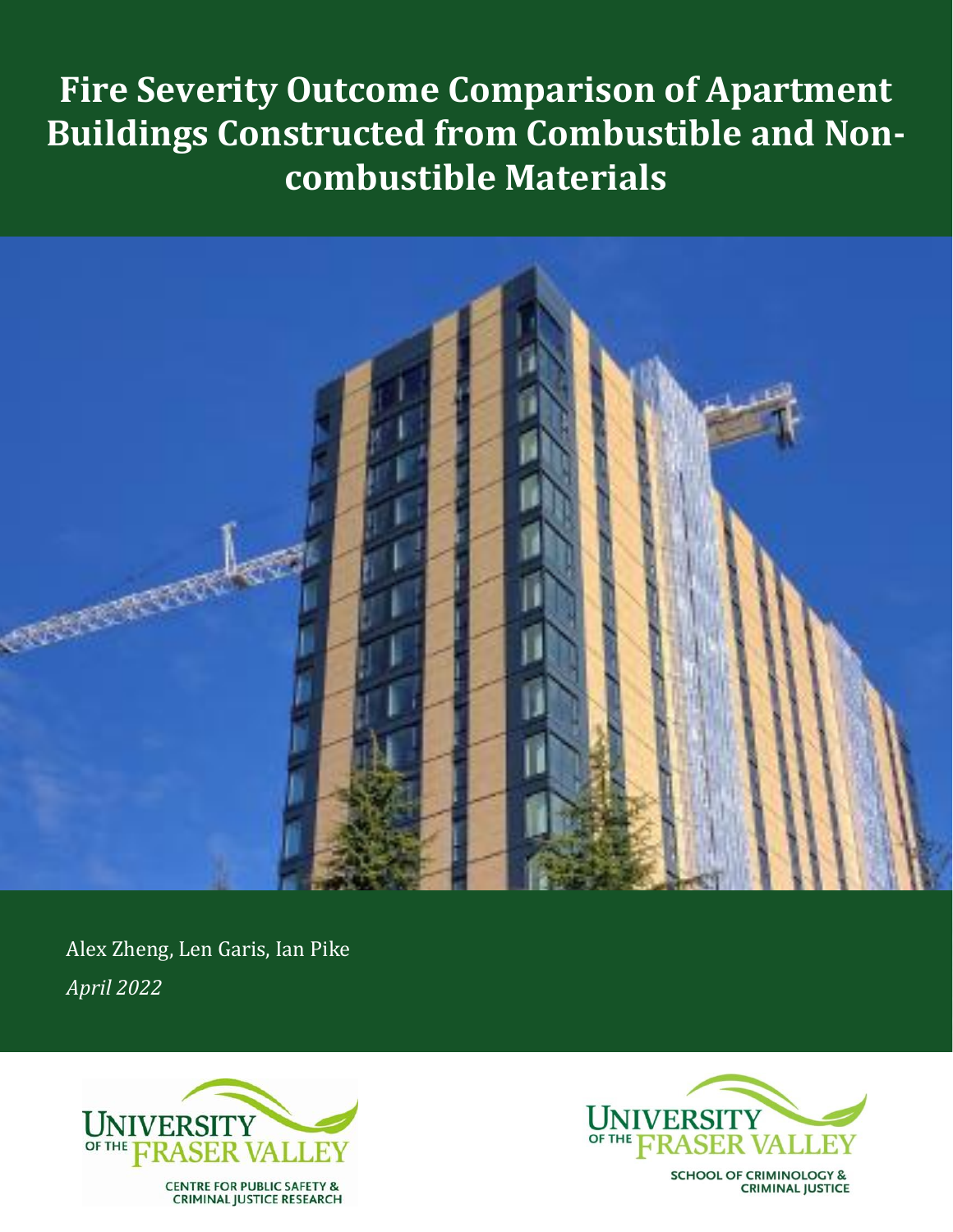# **BC INJURY** research and

The British Columbia Injury Research and Prevention Unit (BCIRPU) was established by the Ministry of Health and the Minister's Injury Prevention Advisory Committee in August 1997. BCIRPU is housed within the Evidence to Innovation research theme at BC Children's Hospital (BCCH) and supported by the Provincial Health Services Authority (PHSA) and the University of British Columbia (UBC). BCIRPU's vision is *to be a leader in the production and transfer of injury prevention knowledge and the integration of evidence-based injury prevention practices into the daily lives of those at risk, those who care for them, and those with a mandate for public health and safety in British Columbia.* 

Authors: Alex Zheng, Len Garis, Ian Pike

Reproduction, in its original form, is permitted for background use for private study, education instruction and research, provided appropriate credit is given to the BC Injury Research and Prevention Unit and the University of the Fraser Valley. Citation in editorial copy, for newsprint, radio and television is permitted. The material may not be reproduced for commercial use or profit, promotion, resale, or publication in whole or in part without written permission from the University of the Fraser Valley.

For any questions regarding this report, contact:

BC Injury Research and Prevention Unit F508 – 4480 Oak Street Vancouver, BC V6H 3V4 Email: [bcinjury1@cw.bc.ca](mailto:bcinjury1@cw.bc.ca) Phone: (604) 875-3776 Fax: (604) 875-3569 Website[: www.injuryresearch.bc.ca](http://www.injuryresearch.bc.ca/)

University of the Fraser Valley 33844 King Road Abbotsford, BC V2S 7M8 Email: [info@ufv.ca](mailto:info@ufv.ca) Phone: (604) 504-7441 Website[: www.ufv.ca](http://www.ufv.ca/)

Suggested Citation: Zheng A, Garis L, Pike I. Fire Severity Outcome Comparison of Apartment Buildings Constructed from Combustible and Non-combustible Materials. A report by the BC Injury Research and Prevention Unit, for the University of the Fraser Valley: Vancouver, BC. April 2022.

This report has been adapted into a peer-reviewed manuscript that has been published by Fire Technology. Citation: Zheng, A., Garis, L. & Pike, I. Fire Severity Outcome Comparison of Apartment Buildings Constructed from Combustible and Non-Combustible Construction Materials. Fire Technol (2022). https://doi.org/10.1007/s10694-022-01223-4.

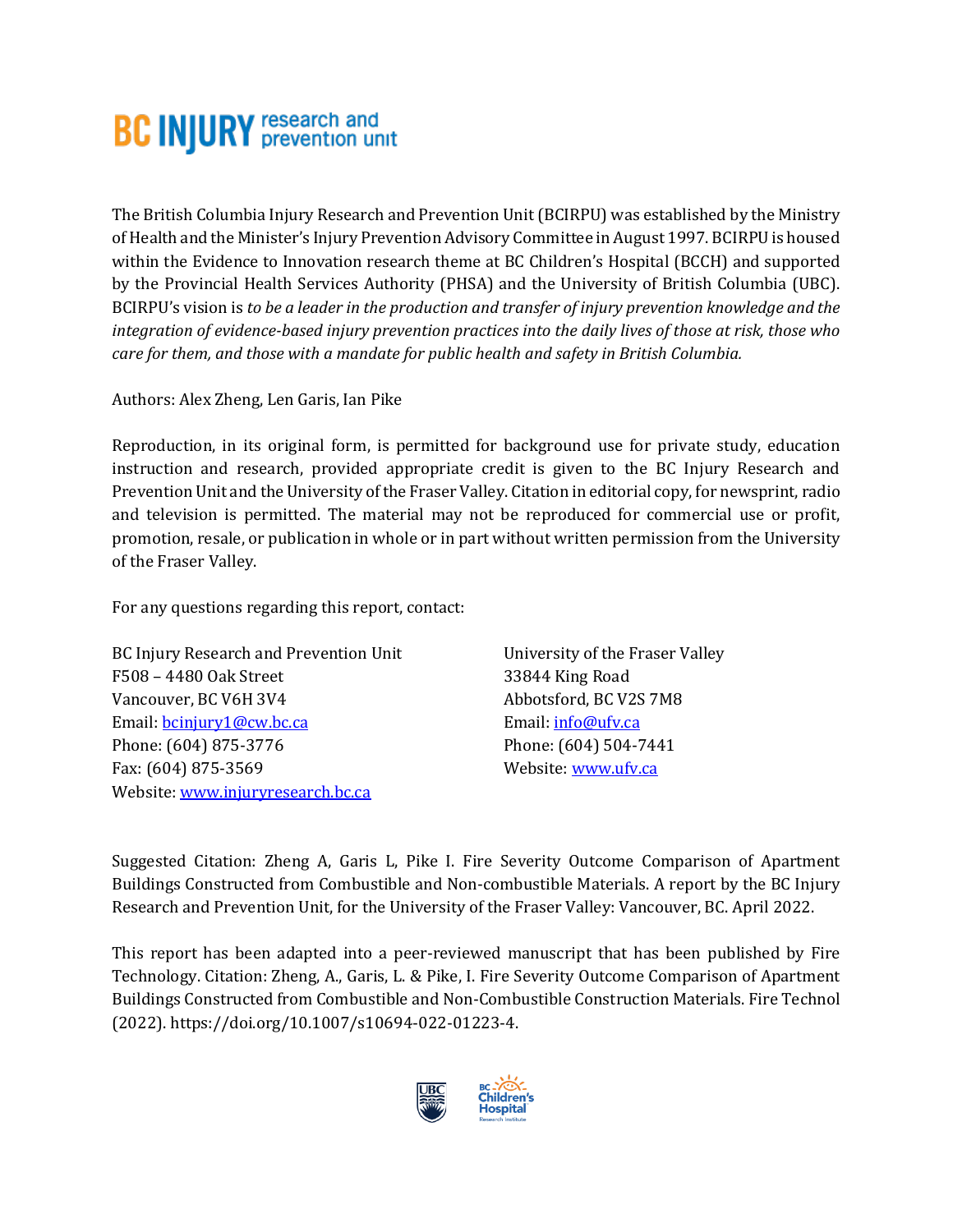# **Table of Contents**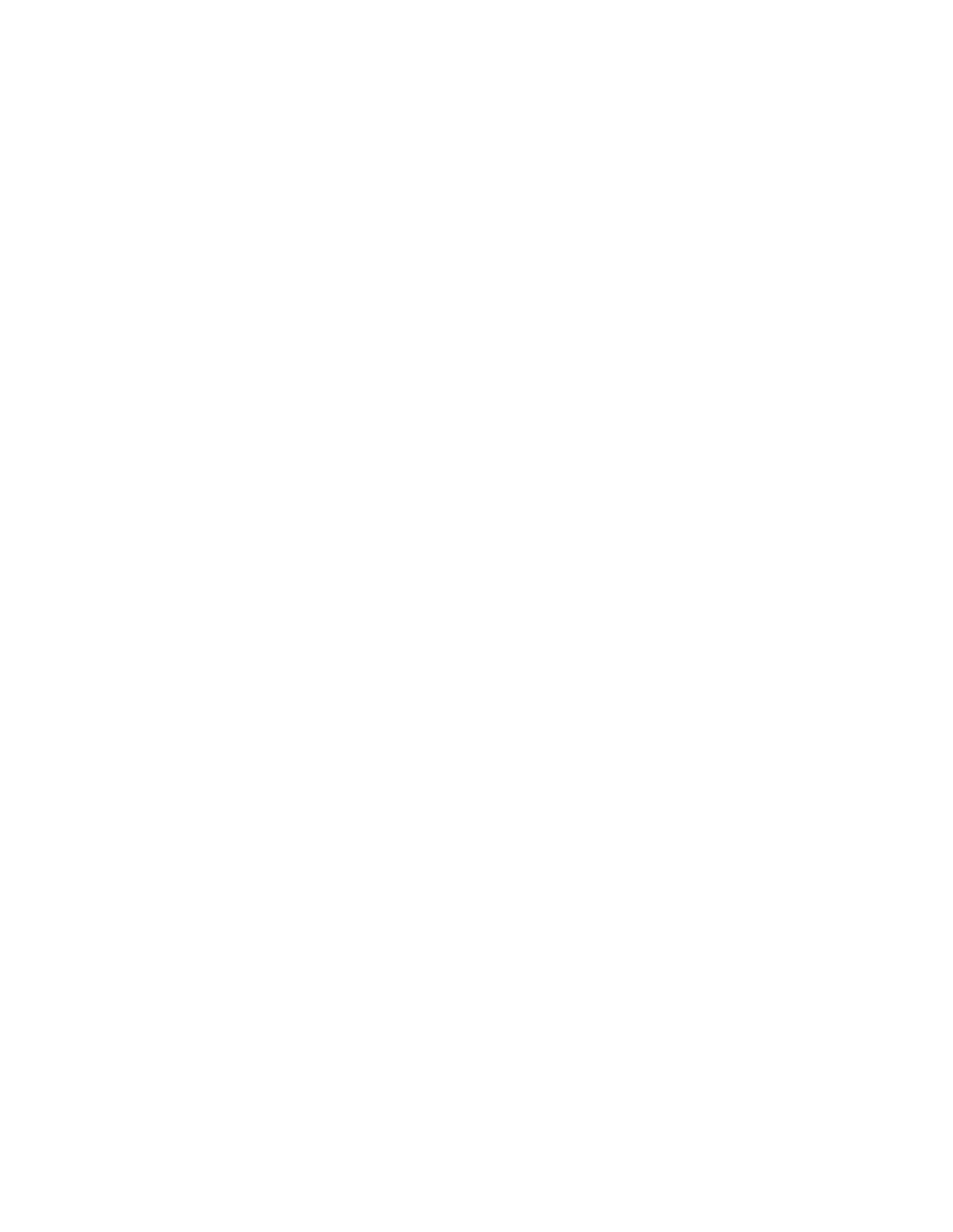# <span id="page-4-0"></span>**Executive Summary**

Wood is a natural, sustainable, and economical material used for construction. It is also combustible, which causes structures constructed from wood to be perceived as less safe than structures made from non-combustible materials, such as steel and concrete. However, fire safety in residential buildings is multi-layered, and advancements in wood products and treatment, such as fire-retardant treatment and use of non-combustible cladding, have made combustible materials more fireresistant. In addition, protective systems, such as smoke alarms and sprinklers, have increased the rate of detecting and extinguishing the fire before ignition of the building material. With these advancements, non-combustible constructions may not hold this advantage over wood any longer.

Studies comparing combustible and non-combustible materials in real-word environments are severely lacking and this study was developed to contribute to the field. Using retrospective data from fire incidents from fire departments, this study aimed to determine whether construction material (combustible or non-combustible) affected the severity outcome of a fire, after accounting for protective systems (smoke alarms and sprinklers). Fire severity outcome was measured as: 1) number of fatalities, 2) number of injuries, 3) requiring extinguishment by fire department, and 4) spread of the fire. Only residential apartment buildings that were one to six storeys were included in the study to restrict the comparison to similar structures. Data from the National Fire Information Database (spanning 2005 to 2015) was used to explore these effects through a pan-Canada lens, while data from the British Columbia Office of Fire Commissioners (spanning 2007 to 2019) was used to explore these patterns in British Columbia. However, due to missing or insufficient data, only the provinces of British Columbia, Alberta, and Manitoba were included in the pan-Canadian analysis.

The results for both the pan-Canadian and British Columbia focused analyses were similar. There were very few deaths observed as a result of apartment building fires in the study period, resulting in insufficient counts for statistical comparisons. The study found that, after adjusting for the presence of smoke alarms and sprinklers, structures constructed from non-combustible materials did not perform better in terms of injuries, requiring extinguishment by fire department, or the fire spreading beyond the room of origin. The presence of working smoke alarms and sprinklers played a much greater role in reducing the severity outcome of a fire. Smoke alarms and sprinklers both reduced the odds of extinguishment by the fire department and the fire spreading beyond the room of origin. Sprinklers also reduced the injury rate as a result of an apartment fire.

Overall, this study highlighted the importance of safety systems in reducing the severity outcome of a fire and supports the notion that all apartment buildings should have smoke alarms and sprinklers installed, confirm coverage is sufficient, and ensure they are well-maintained. Given the economic and environmental benefits of wood construction, this study also supports the continued use of wood for taller structures. In the form of its limitations, this study also calls to attention the importance of quality and comprehensive data collection in the field, as multiple provinces and a significant number of fire events were excluded due to insufficient or missing data.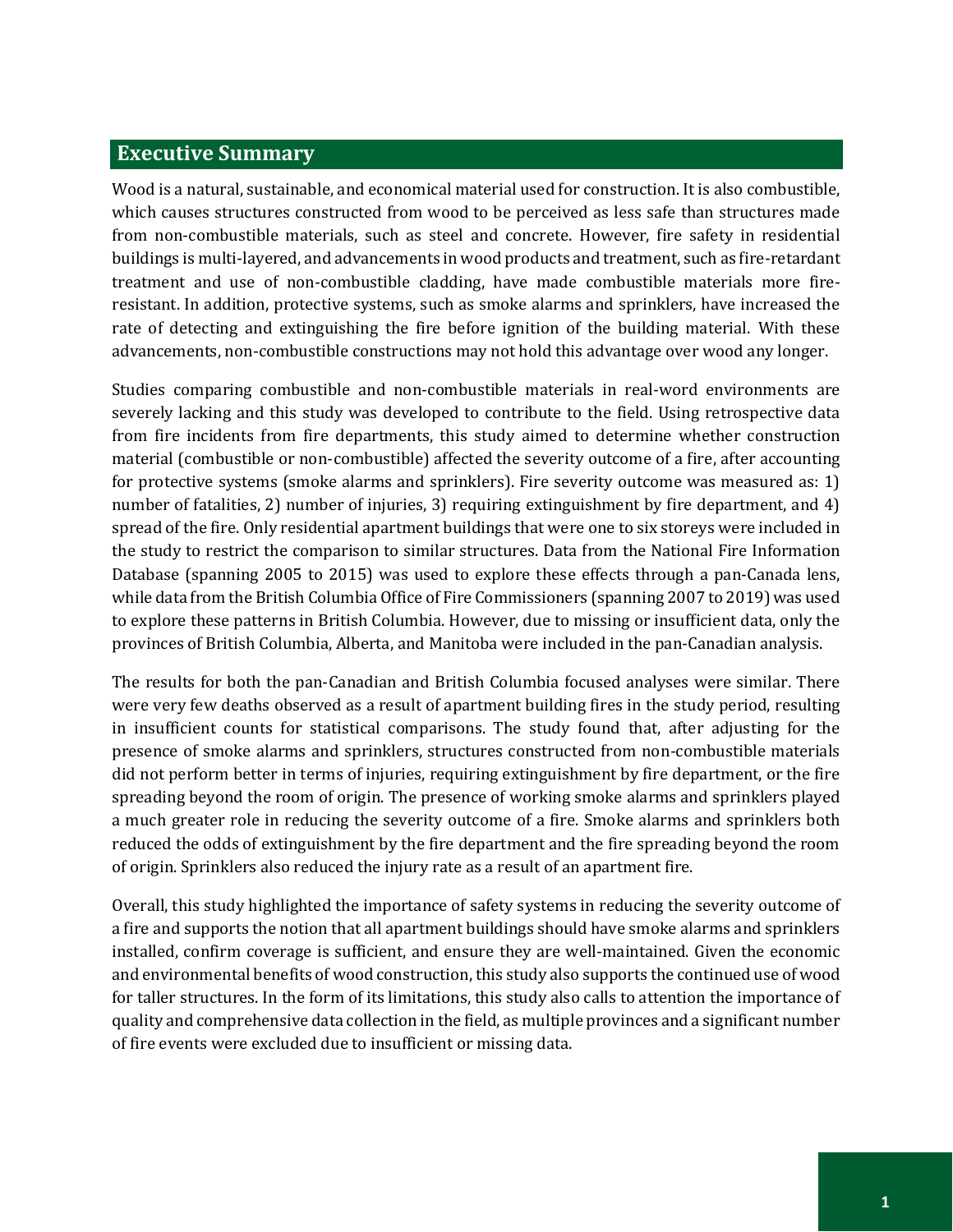### <span id="page-5-0"></span>**Introduction**

Wood is natural, sustainable, and economical and is one of the most commonly used materials in construction. It is also combustible, which causes structures constructed from wood to be perceived as less safe than structures made from non-combustible materials, such as steel and concrete. This sentiment can be seen reflected in the British Columbia (BC) Building Code, as before 2009, wood construction could only be used for structures up to four storeys tall1. However, fire safety in residential buildings is multi-layered, and advancements in wood products and treatment, such as fire-retardant treatment and use of non-combustible cladding, have made combustible materials more fire-resistant. In addition, protective systems, such as smoke alarms and sprinklers, have increased the rate of detecting and extinguishing the fire before ignition of the building material<sup>2-5</sup>. With these advancements, non-combustible constructions may not hold this advantage over wood any longer. In 2009, the BC Building Code relaxed the restrictions by allowing structures up to six storeys to be constructed using wood construction, encapsulated mass timber is now expected to reach up to twelve storeys in 2020<sup>6</sup>. The six-storey limit was adopted in the National Building Code of Canada in 2015<sup>7</sup> and extended to twelve storeys in the 2020 National Building Code8.

Although there have been reports and studies on comparing how materials burn, the vast majority were measured in controlled environments, were case studies, or computer simulations<sup>9-16</sup>. Studies comparing the performance of these structures in real-word situations have been severely lacking. One major reason for this was the absence of adequate data for these comparisons, but this is no longer the case, as jurisdictions have gotten better at collecting this information, including the advent of the National Fire Information Database (NFID). The NFID houses information associated with structure properties, fire outcomes, and victim characteristics for fires attended to by fire departments across Canada. Many jurisdictions contributed to this database, including the British Columbia Office of Fire Commissioners (BCOFC), which provided the information related to fires in BC. Analyzing these datasets to evaluate and compare the performance of structures made of different materials is an important step in the increasing adoption of using data-driven approaches to decision making.

This study aimed to determine whether construction material affected the severity outcome of a fire after accounting for protective systems (smoke alarms and sprinklers). The NFID was used to explore the effects through a pan-Canada lens and the BCOFC dataset was used to explore these patterns in BC. Fire severity outcome was measured as: 1) number of fatalities, 2) number of injuries, 3) requiring extinguishment by fire department, and 4) spread of the fire. Only residential apartment buildings that were one to six storeys were included in the study to restrict the comparison to similar structures, as apartment buildings are usually better equipped with protective systems and may be built from wood or non-combustible materials.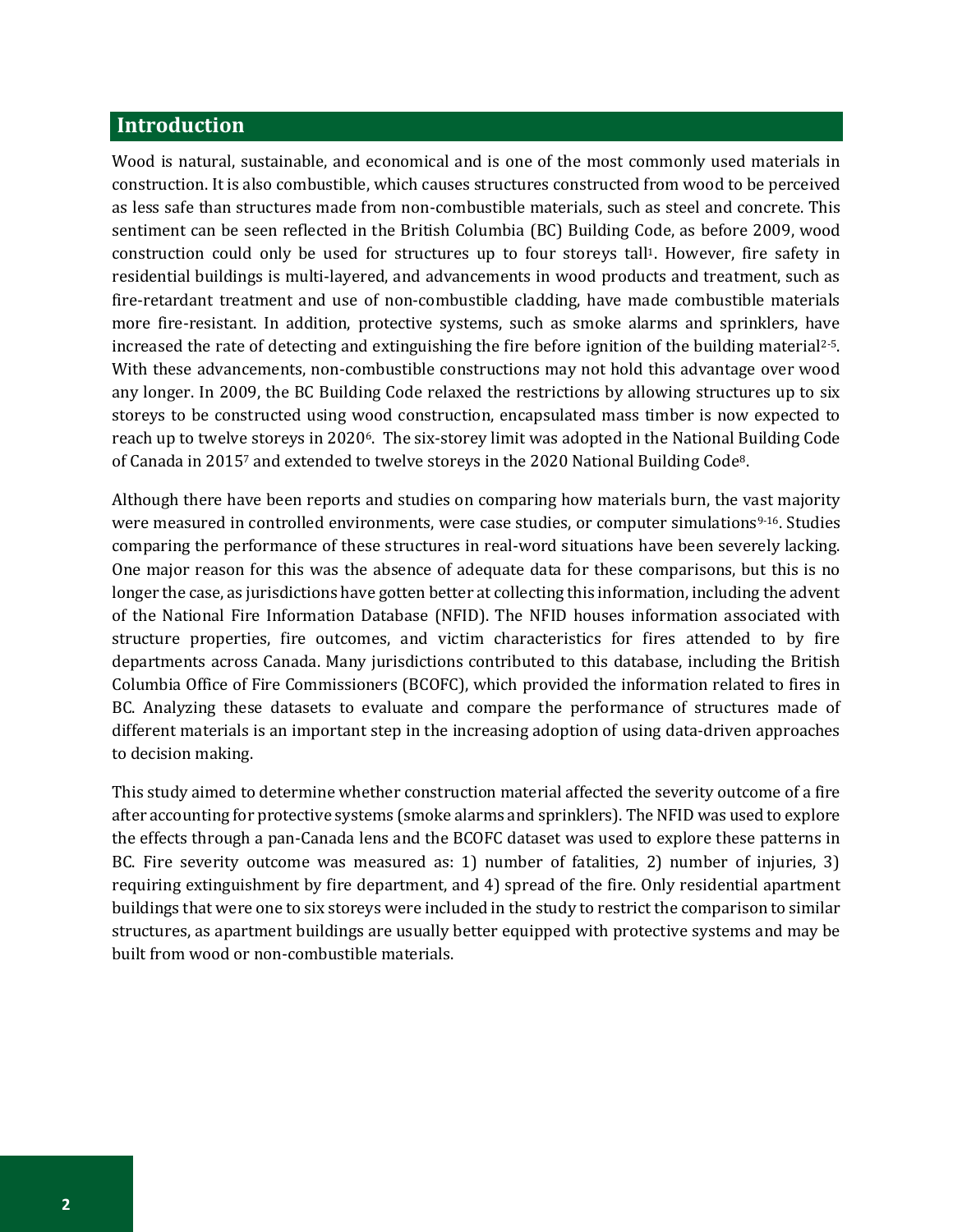# <span id="page-6-0"></span>**Methodology**

#### <span id="page-6-1"></span>**DATA OVERVIEW**

The NFID is a database containing fire incidents and victim data reported by the Fire Commissioners and Fire Marshal Office from seven different jurisdictions across Canada – British Columbia (BC), Alberta (AB), Saskatchewan (SK), Manitoba (MB), Ontario (ON), New Brunswick (NB), and the Canadian Armed Forces (CAF) – spanning the years of 2005 to 2015. However, only BC, AB and MN were included in this study because the other jurisdictions did not collect information on construction material. The BCOFC provided the same information for just BC, spanning the years 2007 to 2019.

#### <span id="page-6-2"></span>**VARIABLES OF INTEREST**

Outcome variables of interest were the variables for fire severity outcomes: 1) number of fatalities, 2) number of injuries, 3) requiring extinguishment by fire department (yes or no), and 4) spread of the fire (beyond room of origin or not). Outcomes were considered better if the number of fatalities and injuries were lower, and the proportions of fires requiring extinguishment by fire department and spreading beyond the room of origin were lower. Independent variables of interest were construction material (combustible or non-combustible) and protective systems in place (no protective systems, smoke alarms only, sprinklers only, or both). Height of the building (number of storeys) was included as a covariate to adjust for the size of the building, as that affects the number of people and rooms potentially exposed to the fire. Construction material was considered combustible if the structure was made from open wood joist, wood protected by plaster, or heavy timber; it was considered non-combustible if made from exposed steel, protected steel, or concrete. Sprinklers were considered present if complete or partial sprinkler coverage was noted in the fire report and not present if otherwise. Smoke alarms were considered present if they were noted as activated during the fire and not present if otherwise. If both sprinklers and smoke alarms were present, then it was considered that both protective systems were in place, and if neither were present, then no protective systems were in place.

#### <span id="page-6-3"></span>**STATISTICAL ANALYSIS**

Descriptive statistics, with 95% Wald's confidence intervals, were conducted by construction material and protection systems in place. Independent multivariable models were also conducted for each outcome of interest in order to determine whether construction material had a significant effect after adjusting for protective systems and building height. A negative binomial regression model was used to determine the association between fatality/injury rate and the independent variables of interest. The independent variables were construction material, protective systems in place, and height of building. Rate ratios, with 95% confidence limits, were calculated.

A logistic regression model was used to determine the association between the odds of the fire being extinguished by the fire department and the independent variables of interest, which were construction material, protective systems in place, and height of building. Another logistic regression model was used to determine the association between the odds of the fire spreading beyond the room of origin and the independent variables of interest. For the logistic regression models, odds ratios,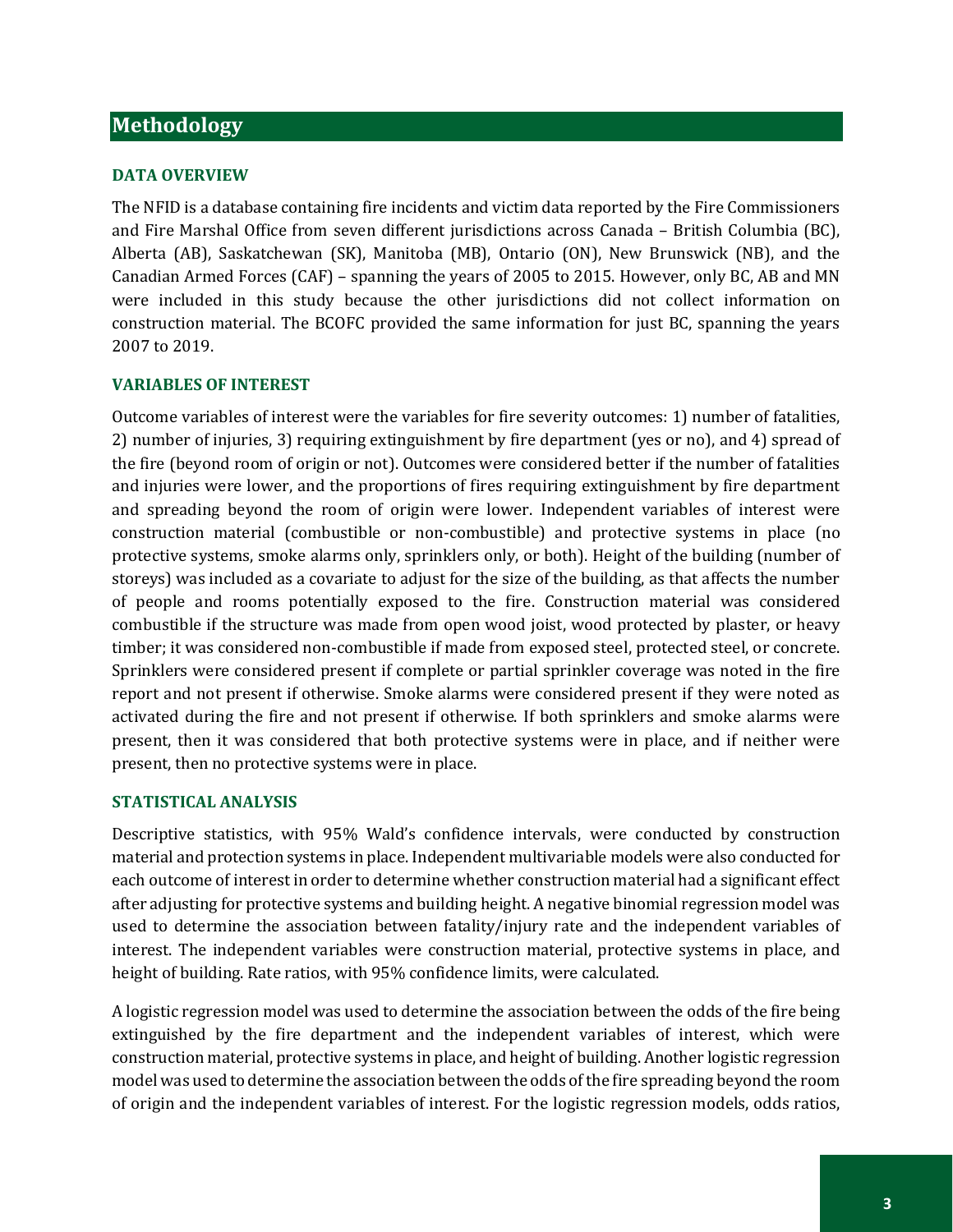with 95% confidence limits, were calculated. All analyses were conducted using SAS software, version 9.4 (Cary, NC, USA).

# <span id="page-7-0"></span>**Results**

### <span id="page-7-1"></span>**NFID**

There were 13,897 apartment fires recorded in the NFID dataset between 2005 and 2015 in the provinces of MN, AB, and BC. 9,711 of these fires occurred in apartment buildings between one and six storeys in height, with 962 (10%) reported in MN, 3,685 (38%) in AB, and 5,064 (52%) in BC. 969 (10%) occurred in buildings with both working sprinklers and smoke alarms, 700 (7%) in buildings with working sprinklers only, and 3,669 (38%) in buildings with working smoke alarms only, 7,687 (79%) occurred in buildings constructed from combustible materials, 311 (3%) occurred in buildings constructed from non-combustible materials, and 1,713 (18%) had unknown or missing data for construction material. These fires resulted in a total of 74 fatalities and 961 injuries, with 4,032 (42%) of fires requiring extinguishment by the fire department, and 1,950 (20%) of fires spreading beyond the room of origin.

| <b>Variable</b>              | Label       | <b>Fires</b><br>(N) | Death rate<br>(per 100<br>fires)<br>[95% CI] | <b>Injury rate</b><br>(per 100)<br>fires)<br>$[95%$ CI] | <b>Extinguished by</b><br><b>Fire Department</b><br>(% )<br>[95% CI] | <b>Spread beyond</b><br><b>Room of Origin</b><br>(% )<br>[95% CI] |      |      |
|------------------------------|-------------|---------------------|----------------------------------------------|---------------------------------------------------------|----------------------------------------------------------------------|-------------------------------------------------------------------|------|------|
| <b>Construction Material</b> | Combustible | 7687                | 0.8                                          | 11.1                                                    | 43.6                                                                 | 20                                                                |      |      |
|                              |             |                     | [0.6, 1.0]                                   | [10.4, 11.9]                                            | [42.4, 44.7]                                                         | [19.1, 20.9]                                                      |      |      |
|                              |             |                     | Non-combustible                              | 311                                                     | 1.6                                                                  | 10.9                                                              | 34.7 | 13.5 |
|                              |             |                     | [0.2, 3.0]                                   | [7.5, 14.4]                                             | [29.4, 40.0]                                                         | [9.7, 17.3]                                                       |      |      |
|                              | None        | 3061                | 0.8                                          | 12                                                      | 47.2                                                                 | 29.6                                                              |      |      |
| <b>Protection System</b>     |             |                     | [0.5, 1.2]                                   | [10.9, 13.2]                                            | [45.4, 49.0]                                                         | [27.9, 31.2]                                                      |      |      |
|                              | Smoke alarm | 3132                | 1.1                                          | 12                                                      | 47.1                                                                 | 15                                                                |      |      |
|                              |             |                     | [0.7, 1.5]                                   | [10.9, 13.2]                                            | [45.4, 48.9]                                                         | [13.8, 16.3]                                                      |      |      |
|                              | Sprinkler   | 622                 | 0.5                                          | 7.2                                                     | 36.2                                                                 | 17.5                                                              |      |      |
|                              |             |                     | [0.0, 1.0]                                   | [5.2, 9.3]                                              | [32.4, 40.0]                                                         | [14.5, 20.5]                                                      |      |      |
| <b>Both</b>                  |             | 0.6                 | 11.5                                         | 35.2                                                    | 10.9                                                                 |                                                                   |      |      |
|                              |             | 878                 | [0.1, 1.1]                                   | [9.4, 13.6]                                             | [32.0, 38.4]                                                         | [8.9, 13.0]                                                       |      |      |

**TABLE 1: NUMBER OF FIRES, DEATH RATE, INJURY RATE, PROPORTION OF FIRES EXTINGUISHED BY FIRE DEPARTMENT, AND PROPORTION OF FIRES THAT SPREAD BEYOND ROOM OF ORIGIN BY PROTECTION SYSTEM AND CONSTRUCTION MATERIAL IN BC, AB, AND MN BETWEEN 2005 AND 2015**

Looking at raw comparisons between construction materials, buildings constructed from noncombustible materials faired better on the outcomes of requiring extinguishment by fire department and spreading beyond room of origin, and were within the confidence limits for death and injury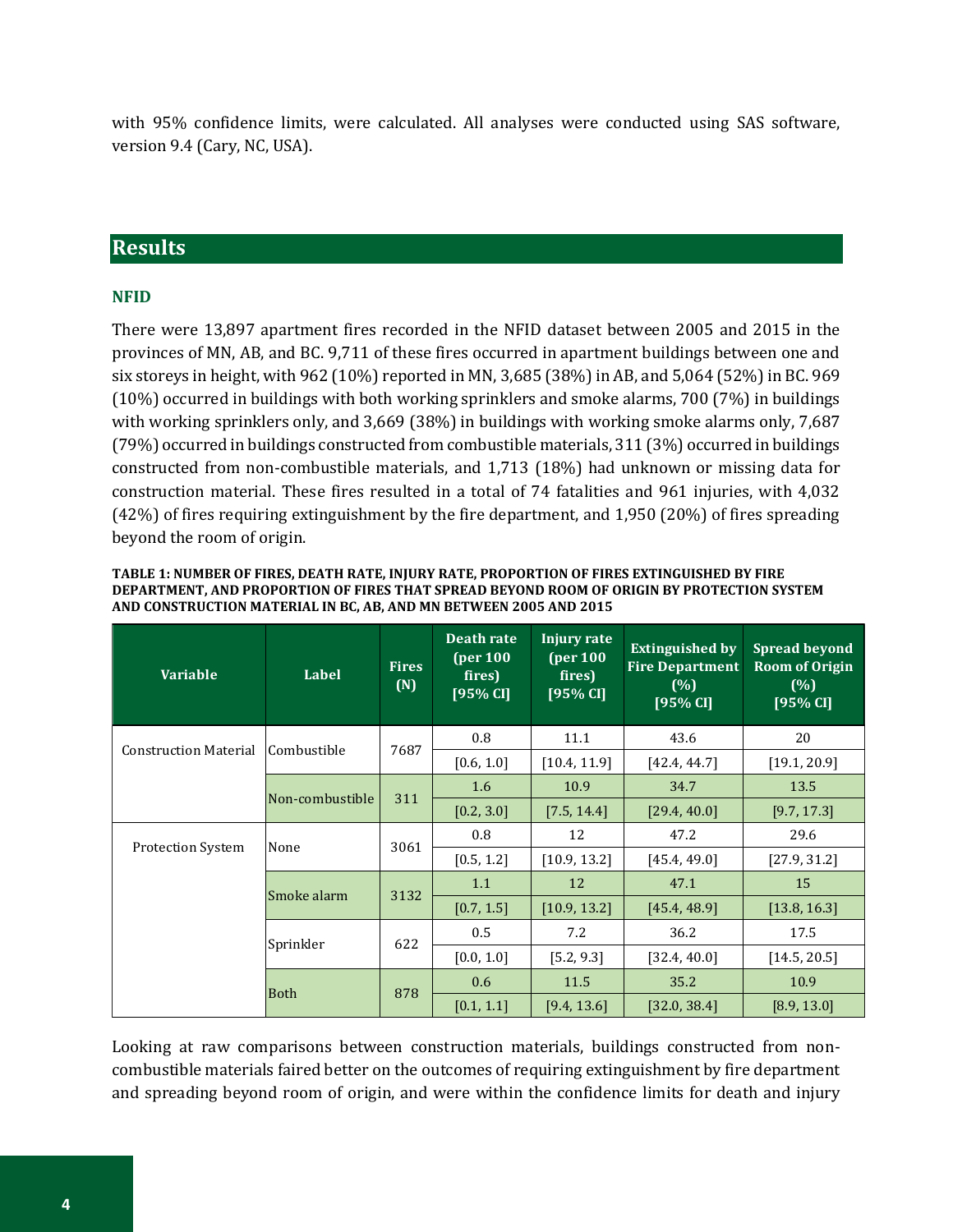rates (see Table 1). For protective systems, the proportions of fires that required extinguishment by fire department and those that spread beyond the room of origin were at their lowest when both sprinklers and smoke alarms were present. Injury rates were lowest when only sprinklers were present. There were too few deaths to adequately compare and for further modeling.

After adjusting for protective systems, fire severity outcomes between combustible and noncombustible materials patterns were different. Modeling of injury rate and the variables of interest demonstrated that, after adjusting for protective systems and building height, construction material did not have a significant association (see Table 2). In terms of the protective systems, sprinklers reduced the rate of injuries by 47%, while having smoke alarms only or having both smoke alarm and sprinklers did not have a significant association.

**TABLE 2: RESULTS FROM THE NEGATIVE BINOMIAL REGRESSION MODEL SHOWING RATE RATIOS, WITH 95% CONFIDENCE INTERVALS, BETWEEN THE INJURY RATE AND VARIABLES OF INTEREST (WITH SIGNIFICANT ASSOCIATIONS IN BOLD)**

| Variable          | Comparison                    | Rate Ratio (95% CI)   |  |
|-------------------|-------------------------------|-----------------------|--|
| Material          | Non-combustible > Combustible | [0.921(0.585, 1.449)] |  |
|                   | Smoke Alarm > None            | (0.978(0.810, 1.181)) |  |
| <b>Protection</b> | <b>Sprinkler &gt; None</b>    | (0.534(0.364, 0.784)) |  |
|                   | Both > None                   | (0.836(0.617, 1.134)) |  |
| Height            | Per storey                    | 1.151(1.034, 1.282)   |  |

Modeling of the odds of requiring extinguishment by fire department did not show significant association with building material, after adjusting for protective systems and building height (see Table 3). For the protective systems, having smoke alarms only reduced the odds of requiring extinguishment by fire department by 26%, having sprinklers only reduced odds by 39%, and having both reduced odds by 51%.

**TABLE 3: RESULTS FROM THE LOGISTIC REGRESSION MODEL SHOWING ODDS RATIOS, WITH 95% CONFIDENCE INTERVALS, BETWEEN THE ODDS OF REQUIRING EXTINGUISHMENT BY FIRE DEPARTMENT AND VARIABLES OF INTEREST (WITH SIGNIFICANT ASSOCIATIONS IN BOLD)**

| <b>Variable</b> | Comparison                    | Odds Ratio (95% CI) |  |
|-----------------|-------------------------------|---------------------|--|
| Material        | Non-combustible > Combustible | 0.852(0.653, 1.112) |  |
|                 | <b>Smoke Alarm &gt; None</b>  | 0.744(0.666, 0.832) |  |
| Protection      | <b>Sprinkler &gt; None</b>    | 0.613(0.502, 0.749) |  |
|                 | <b>Both &gt; None</b>         | 0.489(0.411, 0.581) |  |
| Height          | Per storey                    | 0.823(0.773.0.876)  |  |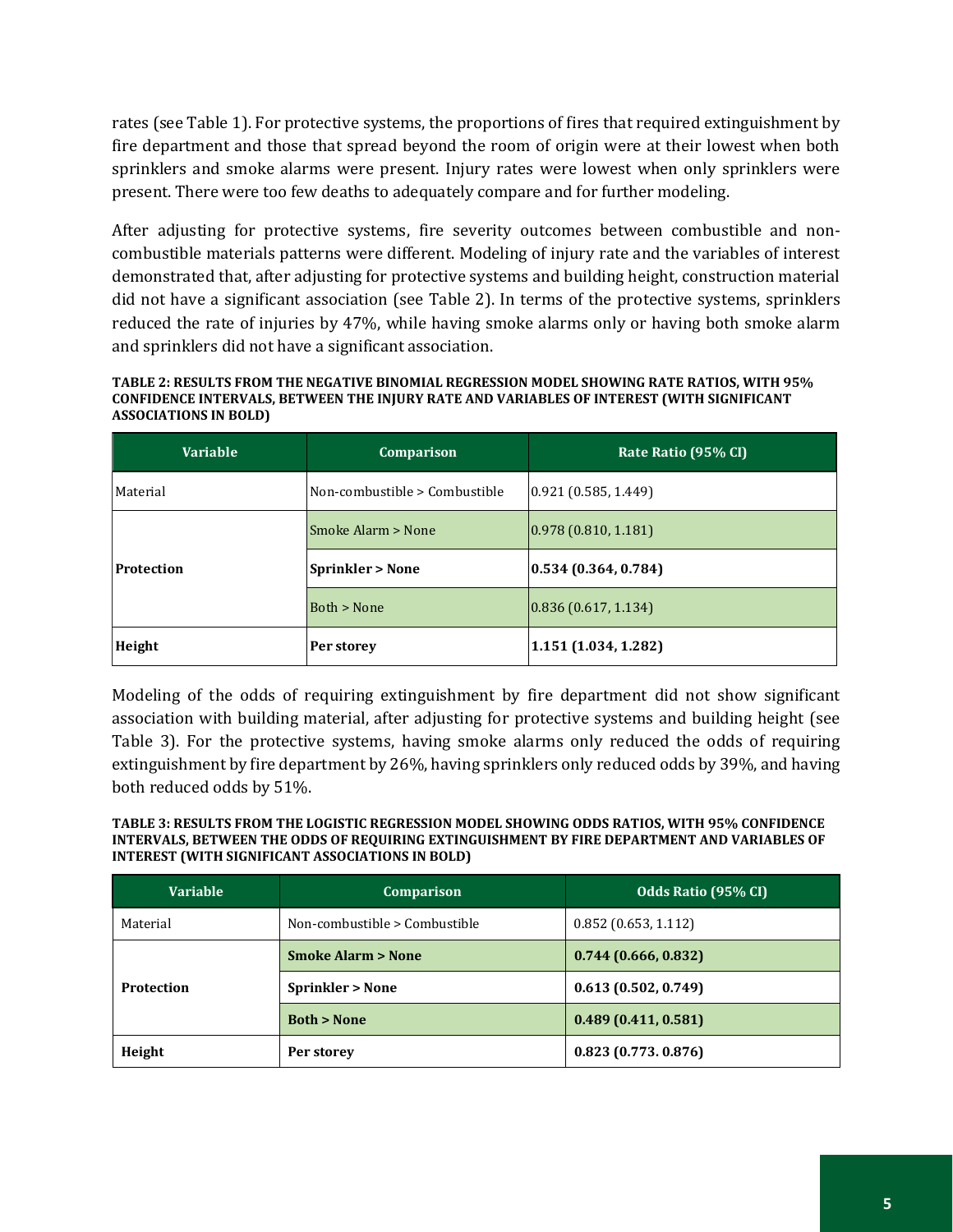Modeling of the odds of the fire spreading beyond the room of origin did not show significant association with construction material, after adjusting for protective systems and height of the building (see Table 4). For protective systems, having smoke alarms only reduced the odds of the fire spreading beyond room of origin by 60%, sprinklers only reduced the odds by 50%, and having both reduced the odds by 71%.

**TABLE 4: RESULTS FROM THE LOGISTIC REGRESSION MODEL SHOWING ODDS RATIOS, WITH 95% CONFIDENCE INTERVALS, BETWEEN THE ODDS OF THE FIRE SPREADING BEYOND THE ROOM OF ORIGIN AND VARIABLES OF INTEREST (WITH SIGNIFICANT ASSOCIATIONS IN BOLD)** 

| <b>Variable</b>   | Comparison                    | Odds Ratio (95% CI)                    |
|-------------------|-------------------------------|----------------------------------------|
| Material          | Non-combustible > Combustible | (0.917(0.647, 1.301))                  |
|                   | <b>Smoke Alarm &gt; None</b>  | 0.402(0.354, 0.457)                    |
| <b>Protection</b> | <b>Sprinkler &gt; None</b>    | (0.500(0.397, 0.630))                  |
|                   | <b>Both &gt; None</b>         | $\vert 0.286 \vert 0.225, 0.362 \vert$ |
| Height            | Per storey                    | (0.855(0.796, 0.918))                  |

#### <span id="page-9-0"></span>**BCOFC**

There were 6,023 apartment fires recorded in the BCOFC dataset between 2007 and 2019 in BC. 4,474 of these fires occurred in apartment buildings between one and six storeys in height. 1,011 (23%) occurred in buildings with both sprinklers and smoke alarms, 564 (13%) occurred in buildings with working sprinklers only, and 1,734 (39%) occurred in buildings with working smoke alarms only. 3,539 (79%) occurred in buildings constructed from combustible materials, 260 (6%) occurred in buildings constructed from non-combustible materials, and 665 (15%) had unknown or missing data for construction material. These fires resulted in a total of 32 fatalities and 429 injuries, with 1,794 (40%) fires requiring extinguishment by the fire department, and 421 (9%) fires spreading beyond the room of origin.

Looking at raw comparisons between construction materials, buildings constructed from noncombustible materials faired better on all fire severity outcomes (see Table 5). For protective systems, the proportion of fires that spread beyond the room of origin were lowest when both sprinklers and smoke alarms were present. When only sprinklers were present, injury rate and proportion requiring extinguishment by fire department were at their lowest. There were too few deaths to adequately compare and for further modeling.

Similar to the NFID dataset, fire severity outcomes between combustible and non-combustible materials patterns were different after adjusting for protective systems. Modeling of injury rate and the variables of interest demonstrated that, after adjusting for protective systems and height of the building, building material did not have significant association with injury rate (see Table 6). For protective systems, sprinklers reduced the rate of injuries by 42%, while the other comparisons did not have significant associations with the rate of injury in the event of a fire.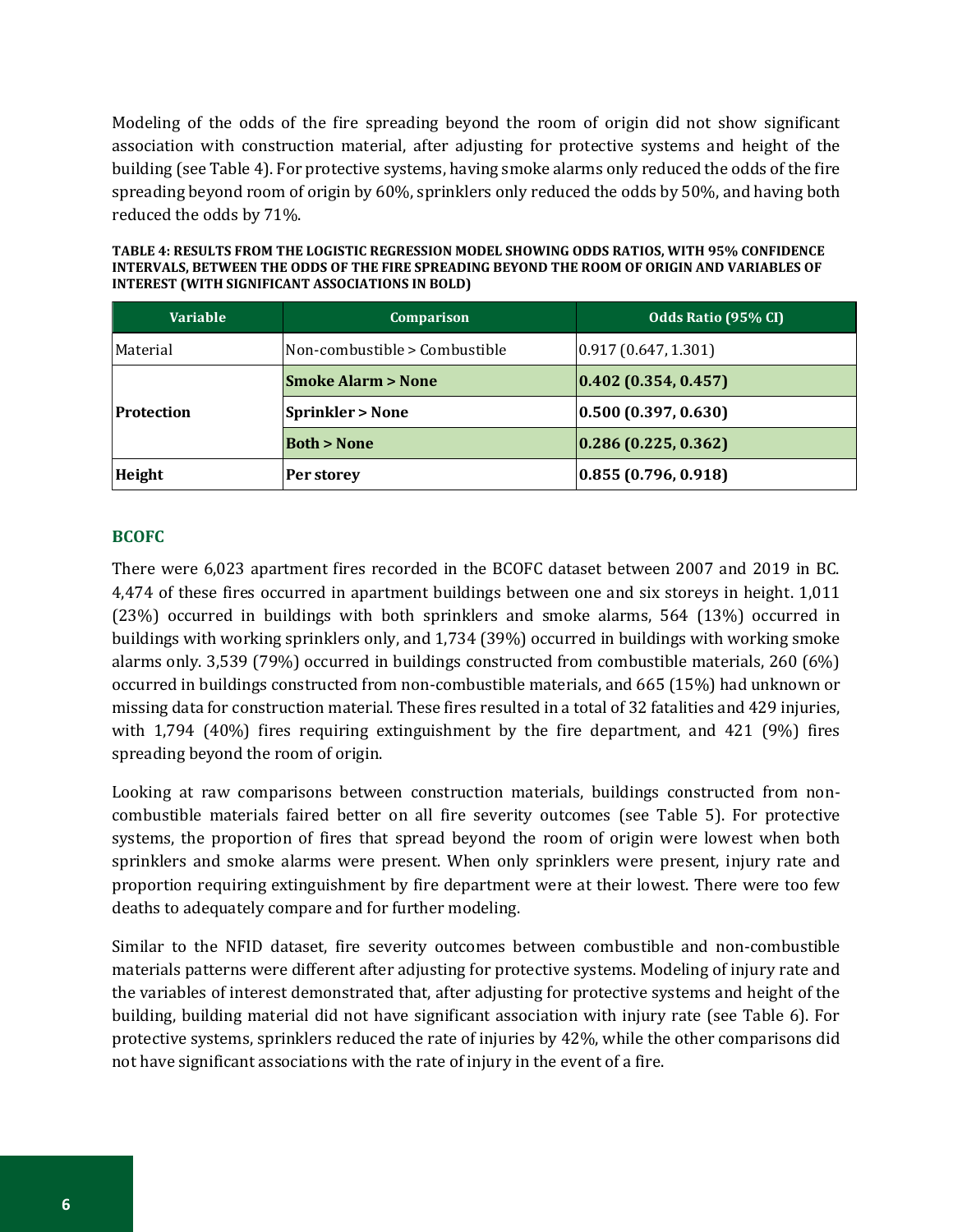#### **TABLE 5: NUMBER OF FIRES, DEATH RATE, INJURY RATE, PROPORTION OF FIRES EXTINGUISHED BY FIRE DEPARTMENT, AND PROPORTION OF FIRES THAT SPREAD BEYOND ROOM OF ORIGIN BY PROTECTION SYSTEM AND CONSTRUCTION MATERIAL IN BC BETWEEN 2007 AND 2019**

| <b>Variable</b>              | Label           | <b>Fires</b><br>(N) | Death rate<br>(per 100)<br>fires)<br>[95% CI] | Injury rate<br>(per 100)<br>fires)<br>[95% CI] | <b>Extinguished by</b><br><b>Fire</b><br><b>Department</b><br>(% )<br>[95% CI] | <b>Spread beyond</b><br><b>Room of Origin</b><br>(%)<br>[95% CI] |
|------------------------------|-----------------|---------------------|-----------------------------------------------|------------------------------------------------|--------------------------------------------------------------------------------|------------------------------------------------------------------|
|                              | Combustible     | 3539                | 0.8                                           | 10.7                                           | 11.4                                                                           | 10.5                                                             |
| <b>Construction Material</b> |                 |                     | [0.5, 1.1]                                    | [9.7, 11.7]                                    | [10.4, 12.5]                                                                   | [9.5, 11.5]                                                      |
|                              | Non-combustible | 270                 | $\theta$                                      | 5.2                                            | 5.2                                                                            | 4.8                                                              |
|                              |                 |                     | [0.0, 0.0]                                    | [2.5, 7.8]                                     | [2.5, 7.8]                                                                     | [2.3, 7.4]                                                       |
|                              | None            | 994                 | 0.4                                           | 12.6                                           | 13                                                                             | 15.3                                                             |
| <b>Protection System</b>     |                 |                     | [0.0, 0.8]                                    | [10.5, 14.6]                                   | [10.9, 15.1]                                                                   | [13.1, 17.5]                                                     |
|                              | Smoke alarm     | 1422                | 1.1                                           | 11.3                                           | 12.3                                                                           | 8.9                                                              |
|                              |                 |                     | [0.5, 1.6]                                    | [9.6, 12.9]                                    | [10.6, 14.0]                                                                   | [7.4, 10.3]                                                      |
|                              | Sprinkler       | 500                 | 1                                             | 6.2                                            | 7.2                                                                            | 7.8                                                              |
|                              |                 |                     | [0.1, 1.9]                                    | [4.1, 8.3]                                     | [4.9, 9.5]                                                                     | [5.4, 10.2]                                                      |
|                              | <b>Both</b>     | 893                 | 0.3                                           | 8.6                                            | 9                                                                              | 7.5                                                              |
|                              |                 |                     | [0.0, 0.7]                                    | [6.8, 10.5]                                    | [7.1, 10.8]                                                                    | [5.8, 9.2]                                                       |

#### **TABLE 6: RESULTS FROM THE NEGATIVE BINOMIAL REGRESSION MODEL SHOWING RATE RATIOS, WITH 95% CONFIDENCE INTERVALS, BETWEEN THE INJURY RATE AND VARIABLES OF INTEREST (WITH SIGNIFICANT ASSOCIATIONS IN BOLD)**

| <b>Variable</b>   | Comparison                    | Rate Ratio (95% CI)   |  |
|-------------------|-------------------------------|-----------------------|--|
| Material          | Non-combustible > Combustible | 0.534(0.282, 1.009)   |  |
|                   | Smoke Alarm > None            | (0.907(0.668, 1.232)) |  |
| <b>Protection</b> | <b>Sprinkler &gt; None</b>    | (0.512(0.317, 0.828)) |  |
|                   | Both > None                   | 0.727(0.501, 1.054)   |  |
| Height            | Per storey                    | 0.977(0.931, 1.147)   |  |

#### **TABLE 7: RESULTS FROM THE LOGISTIC REGRESSION MODEL SHOWING ODDS RATIOS, WITH 95% CONFIDENCE INTERVALS, BETWEEN THE ODDS THE FIRE REQUIRING EXTINGUISHMENT BY FIRE DEPARTMENT AND VARIABLES OF INTEREST (WITH SIGNIFICANT ASSOCIATIONS IN BOLD)**

| <b>Variable</b>   | Comparison                    | Odds Ratio (95% CI)   |  |
|-------------------|-------------------------------|-----------------------|--|
| Material          | Non-combustible > Combustible | 1.051(0.800, 1.380)   |  |
|                   | <b>Smoke Alarm &gt; None</b>  | (0.759(0.643, 0.895)) |  |
| <b>Protection</b> | <b>Sprinkler &gt; None</b>    | 0.675(0.537, 0.848)   |  |
|                   | <b>Both &gt; None</b>         | (0.619(0.511, 0.752)) |  |
| Height            | Per storey                    | 0.895(0.826, 0.970)   |  |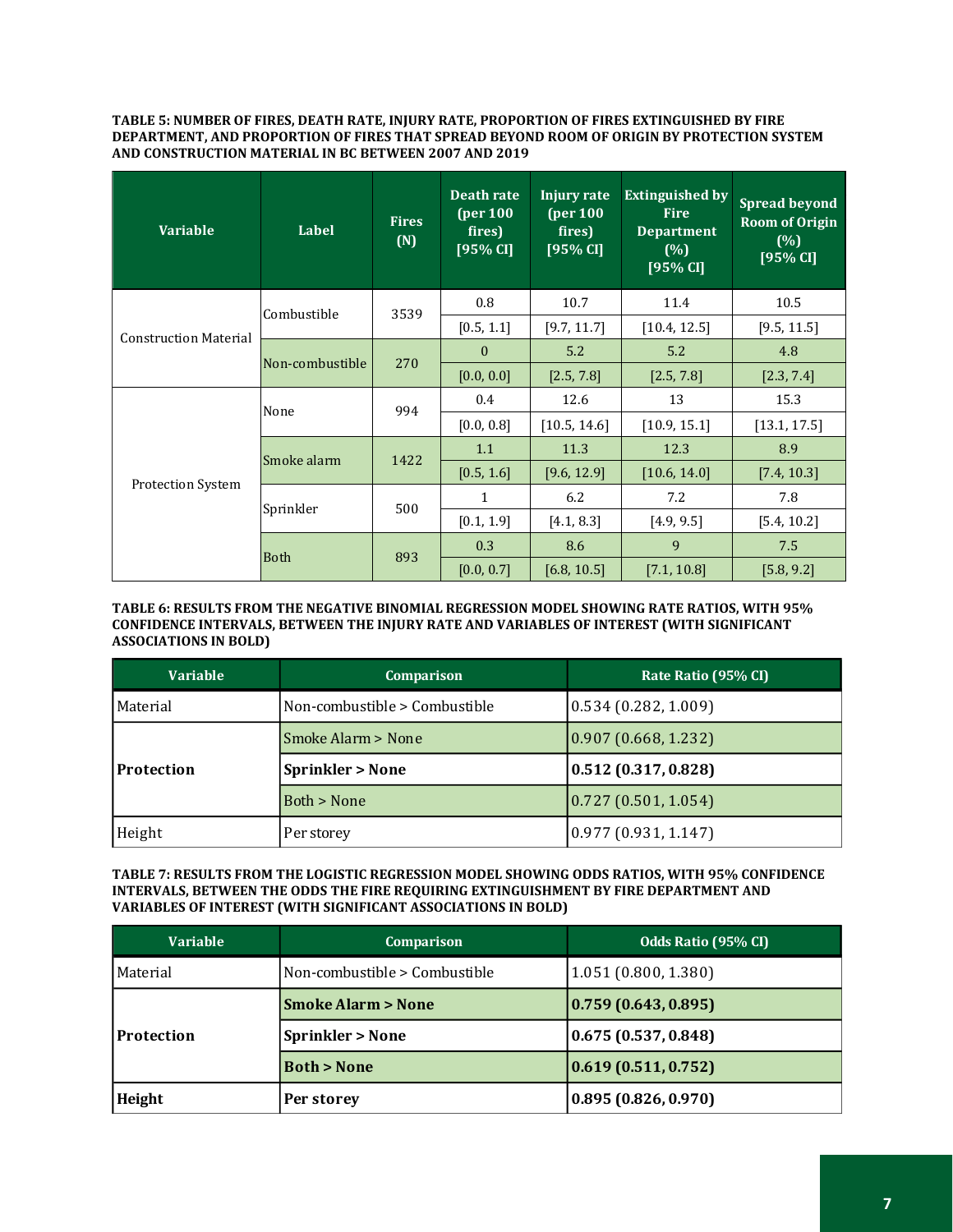Modeling of the odds of requiring extinguishment by fire department did not show significant association with building material, after adjusting for protective systems and building height (see Table 7). For protective systems, having smoke alarms only reduced the odds of requiring extinguishment by fire department by 24%, having sprinklers only reduced odds by 32%, and having both reduced odds by 38%.

Modeling of the odds of the fire spreading beyond the room of origin did not show significant association with building material, after adjusting for protective systems and building height (see Table 8). For protective systems, having smoke alarms only reduced the odds of the fire spreading beyond room of origin by 44%, sprinklers only reduced the odds by 44%, and having both reduced the odds by 45%.

**TABLE 8: RESULTS FROM THE LOGISTIC REGRESSION MODEL SHOWING ODDS RATIOS, WITH 95% CONFIDENCE INTERVALS, BETWEEN THE ODDS OF THE FIRE SPREADING BEYOND THE ROOM OF ORIGIN AND VARIABLES OF INTEREST (WITH SIGNIFICANT ASSOCIATIONS IN BOLD)** 

| <b>Variable</b>   | <b>Comparison</b>             | Odds Ratio (95% CI)   |
|-------------------|-------------------------------|-----------------------|
| Material          | Non-combustible > Combustible | 0.604(0.337, 1.084)   |
|                   | <b>Smoke Alarm &gt; None</b>  | (0.563(0.437, 0.726)) |
| <b>Protection</b> | <b>Sprinkler &gt; None</b>    | (0.560(0.383, 0.820)) |
|                   | <b>Both &gt; None</b>         | (0.545(0.397, 0.747)) |
| Height            | Per storey                    | (0.782(0.683, 0.896)) |

# <span id="page-11-0"></span>**Discussion**

This study included data on 9,711 cases of fires in apartment buildings that were one to six storeys tall reported to the NFID in the provinces of BC, MN, and AB spanning the years of 2005 to 2015 and 4,474 fires reported to BCOFC in BC spanning the years 2007 to 2019. The results from analysis of the two datasets showed similar patterns, which was not surprising, as BC fires comprised just over half the fires (52%) analyzed from the NFID dataset.

Although raw comparisons suggested that fires in apartment buildings constructed from combustible materials showed worse outcomes than those constructed from non-combustible materials, once the protective systems in place were accounted for, construction material was found to not have a significant association with any of the fire severity outcomes of interest. This supports the gradual relaxation of height restrictions in buildings codes and the difference between the raw and adjusted comparisons was perhaps what led to the perception of wood structures being more dangerous. It was the protective systems that had significant associations with our outcomes of interest, which was similar to findings in a 2015 modeling study that found the risk of deaths and injuries due to fire in mid- and high-rise residential buildings were similar between wood and non-combustible construction materials if fire detection and sprinklers were in place16.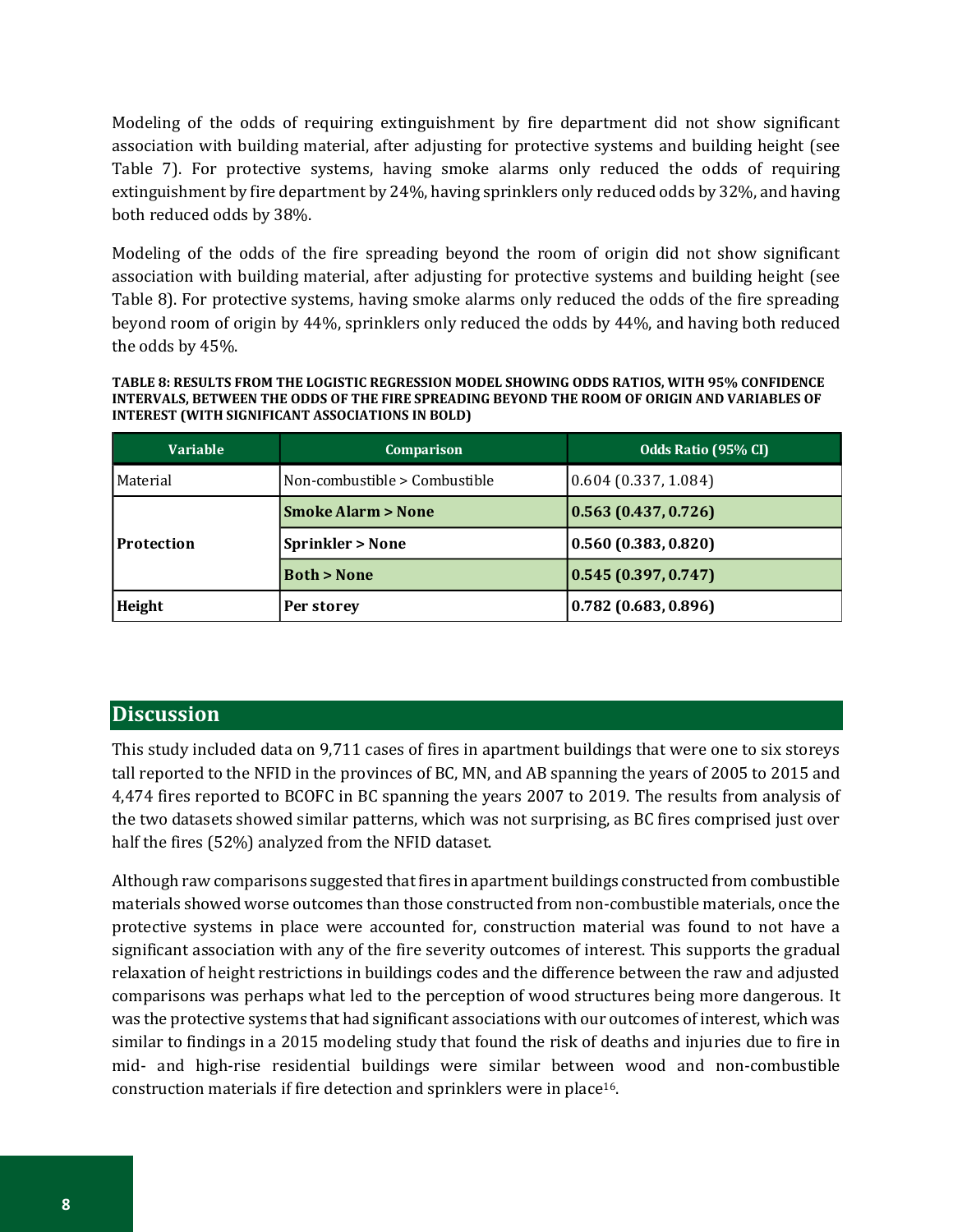The protective systems were found to have different effects for different fire severity outcomes. Having working sprinklers reduced injuries, but having smoke alarm in addition to the sprinklers did not. This was likely due to the fact that smoke alarms alert residents to the presence of a fire, thus more residents may attempt to combat the fire, resulting in more injuries. For odds of requiring extinguishment by fire department, protective systems had an additive effect, with sprinklers having a larger protective effect than smoke alarms, but having both had the largest protective effect. This may be because smoke alarms alert residents to combat the fire, whereas sprinklers role is to supress the fire, and having both provided two independent layers of fire control. For odds of the fire spreading beyond the room of origin, whether only smoke alarm or sprinkler was present or both, the protective effects were similar. Since sprinklers supress fires, intuition would suggest sprinklers should have a greater effect than smoke alarms in preventing spread of fires. However, since the presence of sprinkler systems in this study included partial coverage, this may include apartment fires that started in rooms without sprinkler coverage. In these scenarios, sprinklers would only be activated after a fire has spread beyond the room of origin, resulting in a confounding effect on this outcome variable.

It is important to note that due to the multi-layered approach to fire safety, combustible construction materials are only a fire hazard if given enough time and exposure to the fire for ignition. In the event where the fire was detected and extinguished before it had a chance to ignite the construction material, the material would not play a role in the outcome of the fire, which may be a reason this study found that construction materials did not have signification associations with any of the fire severity outcomes after adjusting for protective systems. This is a limitation of the study, as fullydeveloped fires in residential buildings are rare occurrences. Another limitation is that the study only looked at incidents that required a response by the fire department, thus fire risk could not be measured as data for the number of at-risk buildings for those constructed from combustible or noncombustible materials were not available. In addition, only a small proportion of these fires occurred in apartment buildings constructed from non-combustible materials (3% from NFID and 6% from BCOFC). Although indicating good performance, another limitation included having too few deaths for adequate comparisons and the lower numbers of injuries. Overall, these low counts resulted in larger confidence intervals, which may lead to false negatives. Other limitations in this study included the fact that many jurisdictions did not collect construction material as part of their fire reporting, resulting in only three provinces being included in the pan-Canadian analysis. There were also significant portions missing or unknown data in the variables of interest – the NFID dataset had significant unknown or missing information in construction material (18%), sprinkler (20%), smoke alarm (29%), fire department involvement (19%), and fire spread (12%), whereas the BCOFC dataset had significant unknown or missing information in construction material (15%), sprinkler (21%), and smoke alarm (16%).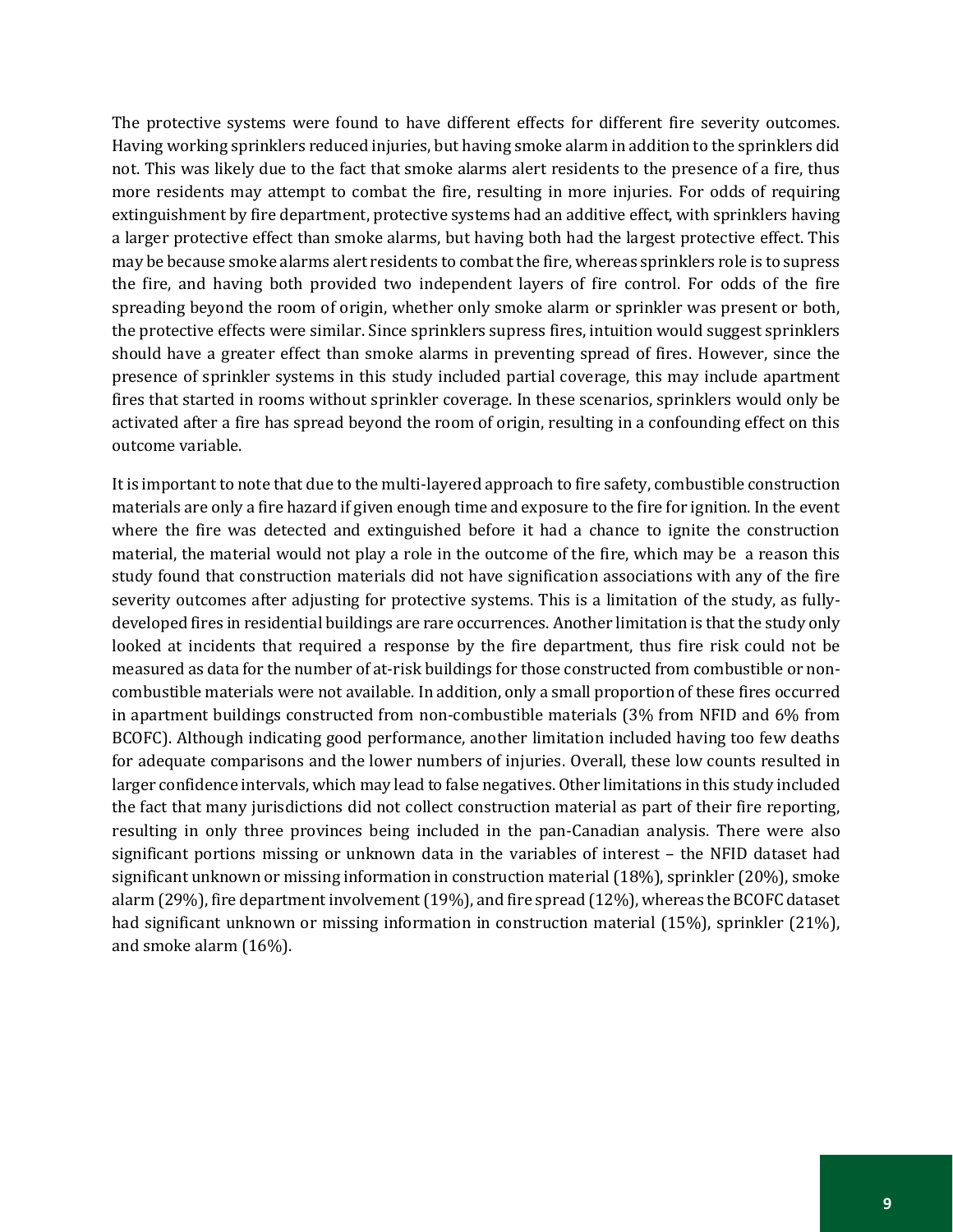# <span id="page-13-0"></span>**Conclusions**

This study is one of the first studies to look at the effect of construction material on the outcome of fires in the real-word environment. Across the Canadian provinces of BC, AB, and MN, the study found that, protective systems, in the form of smoke alarms and sprinklers, played a much greater role in reducing the severity outcome of a fire than construction material. Smoke alarms and sprinklers both reduced the odds of extinguishment by the fire department and the fire spreading beyond the room of origin. Sprinklers also reduced the injury rate as a result of an apartment building fire.

# <span id="page-13-1"></span>**Recommendations**

This study highlighted the importance of protective systems in reducing the severity of a fire and supports the notion that all residential apartment buildings should have smoke alarms and sprinklers installed, confirm coverage is sufficient, and ensure they are well-maintained. Given the economic and environmental benefits of wood construction, this study supports the continued use of wood for taller structures. In the form of its limitations, this study also calls to attention the importance of quality and comprehensive data collection in the field, as multiple provinces and a significant number of fire events (around 30%) were excluded due to insufficient or missing data.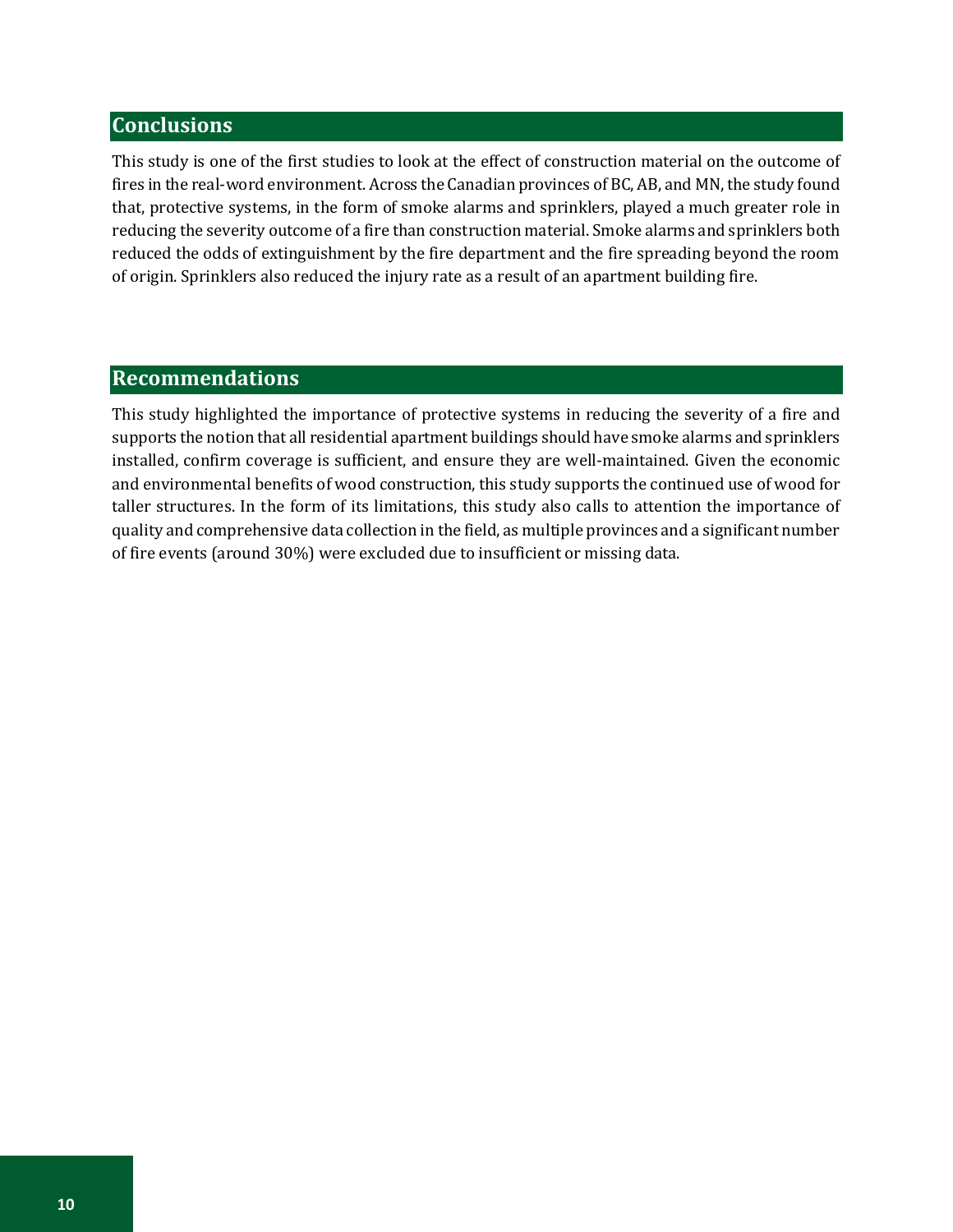# <span id="page-14-0"></span>**References**

- 1. Office of Housing and Construction Standards (2015). History of British Columbia Building Regulations. https://www2.gov.bc.ca/assets/gov/farming-natural-resources-andindustry/construction-industry/building-codes-andstandards/guides/history\_of\_the\_codes\_2015\_update.pdf
- 2. White RH, Dietenberger MA (2010) Wood handbook: wood as an engineering material: Chapter 18. General Technical Report FPL: GTR-190 Madison, WI: U.S. Dept. of Agriculture, Forest Service, Forest Products Laboratory: pp 18.1–18.22
- 3. Garis L, Clare J (2014). Fire Outcomes by General Construction Type A Retrospective Analysis of British Columbia Reported Fires. Centre for Public Safety and Criminal Justice Research, School of Criminology and Criminal Justice, University of the Fraser Valley
- 4. Garis L, Singh A, Plecas D (2019). Fire Protection System(s) Performance in the Residential Building Environment: Examining the Relationship between Civilian and Firefighter Injuries: A retrospective Evaluation of Residential and Residential Apartment Fires, 2005 to 2015. Centre for Public Safety and Criminal Justice Research, School of Criminology and Criminal Justice, University of the Fraser Valley
- 5. Garis L, Clare J, Biantoro C (2019). Structure Fires in British Columbia: Exploring Variations in Outcomes as a Function of Building Height and Life Safety Systems. Centre for Public Safety and Criminal Justice Research, School of Criminology and Criminal Justice, University of the Fraser Valley
- 6. Office of the Premier (2021) Code changes create jobs, opportunities in B.C. forest communities. Government of British Columbia. https://news.gov.bc.ca/releases/2019PREM0024-000383
- 7. Canadian Commission on Building and Fire Codes (2015) National building code of Canada: 2015. Nat Res Counc Can . https://doi.org/10.4224/40002005
- 8. Sorensen J (2020) NBCC code brings new era for Canadian wood construction. https://canada.constructconnect.com/joc/news/government/2019/05/2020-nbcc-codebrings-newera-canadian-wood-construction
- 9. Schmid J, Just A, Klippel M, Fragiacomo M (2014) The reduced cross-section method for evaluation of the fire resistance of timber members: discussion and determination of the zerostrength layer. Fire Technol. doi:10.1007/s10694-014-0421-6
- 10. Lange D, Boström L, Schmid J, Albrektsson J (2015) The reduced cross section method applied to glulam timber exposed to non-standard fire curves. Fire Technol. doi:10.1007/s10694-015- 0485-y
- 11. Schmid J, Menis A, Fragiacomo M, Clemente I, Bochicchio G (2015) Behaviour of loaded crosslaminated timber wall elements in fire conditions. Fire Technol. doi:10.1007/s10694-015-0516-8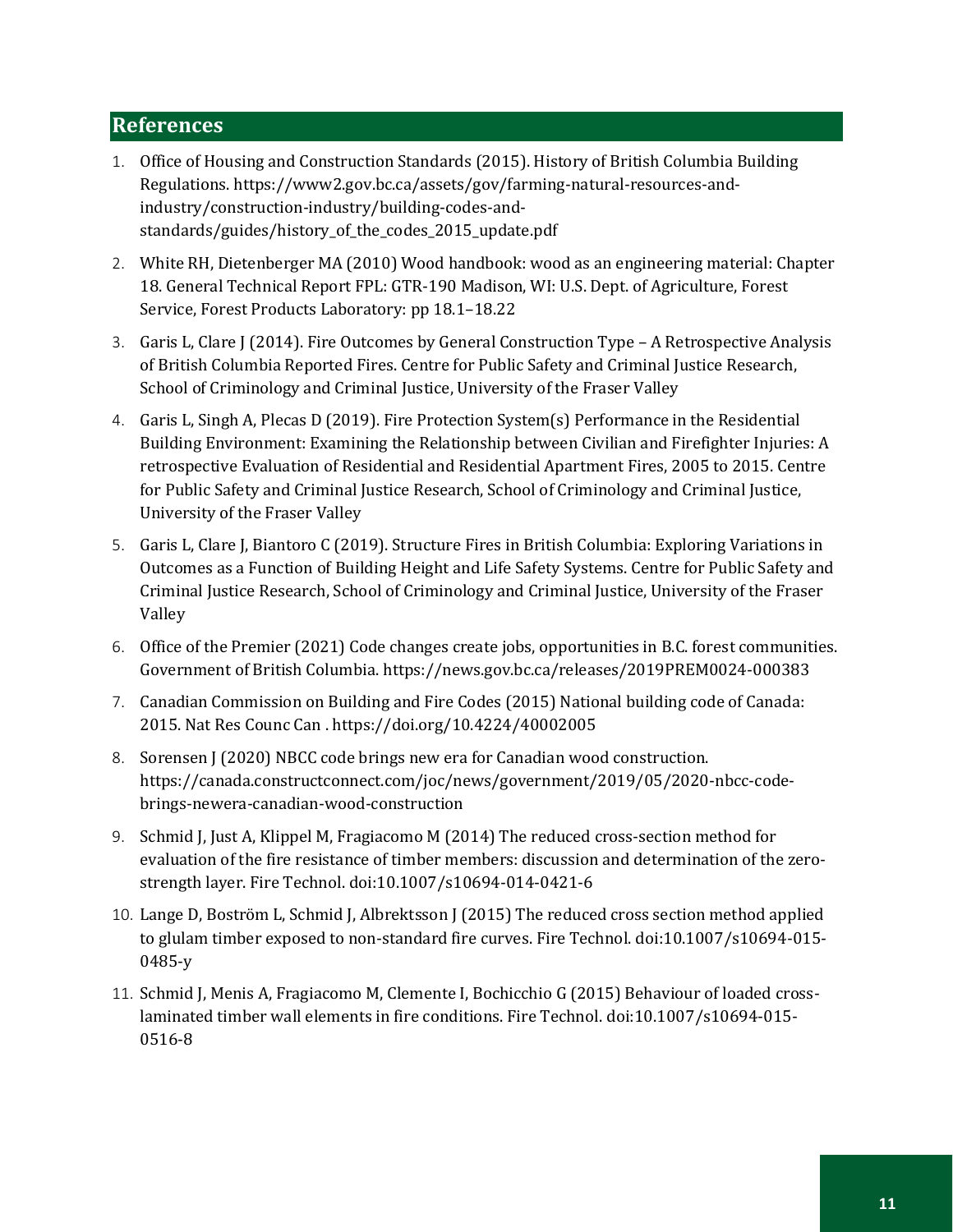- 12. Sultan MA (2012) Fire resistance of wood truss floor assemblies. Fire Technol. doi:10.1 Maraveas C (2013) Performance of timber connections exposed to fire: a review. Fire Technol. doi:10.1007/s10694-013-0369-y007/s10694-012-0311-8
- 13. Gilani MS, Hugi E, Carl S, Palma P, Vontobel P (2014) Heat induced desorption of moisture in timber joints with fastener during charring. Fire Technol. doi:10.1007/s10694-014-0416-3
- 14. Li X, Zhang X, Hadjisophocleous G (2014) Experimental study of combustible and noncombustible construction in a natural fire. Fire Technol. doi:10.1007/s10694-014-0407-4
- 15. Östman B, Boström L (2014) Fire protection ability of wood coverings. Fire Technol. doi:10.1007/s10694-014-0452-z
- 16. Zhang X, Mehaffey J, Hadjisophocleous G (2015) Case Studies of Risk-to-Life to Fire in Mid- and High-Rise. Department of Civil and Environmental Engineering, Carleton University, Combustible and Non-combustible Buildings Using CUrisk

## <span id="page-15-0"></span>**Author Biographical Information**

Alex Zheng is a Biostatistician/Researcher at the BC Injury Research and Prevention Unit. He holds an MSc in Biostatistics. Contact him a[t alex.zheng@bcchr.ca.](mailto:alex.zheng@bcchr.ca)

Len Garis , Fire Chief (ret) for the City of Surrey, British Columbia, an Adjunct Professor in the School of Criminology University of the Fraser Valley , Associate Scientist Emeritus , BC Injury Research and Prevention Unit member of the Affiliated Research Faculty at John Jay College of Criminal Justice in New York, and a faculty member of the Institute of Canadian Urban Research Studies at Simon Fraser University. Contact him at Len.Garis@ufv.ca.

Dr. Ian Pike is Professor of Pediatrics at UBC; Investigator and Co-Lead of the Evidence to Innovation Research Theme at the Research Institute at BC Children's Hospital; Director of the BC Injury Research and Prevention Unit, and Co-Executive Director for The Community Against Preventable Injuries. Contact him at *ipike@bcchr.ca.* 

# <span id="page-15-1"></span>**Acknowledgements**

Thank you to the Canadian Association of Fire Chiefs, Council of Canadian Fire Marshals and Fire Commissioners, Defense Research and Development Canada and Public Safety Canada. Without their contributions, this work would not have been possible. The authors wish to thank Statistics Canada, Canadian Centre for Justice Statistics for their invaluable efforts in developing the National Fire Information Database. This research made extensive use of NFID holdings. The author is appreciative of the BC Fire Commissioner Office for allowing access to data discussed in this report. And additionally, to Natural Resources Canada, whose contributions made this study possible through Canada Wood.